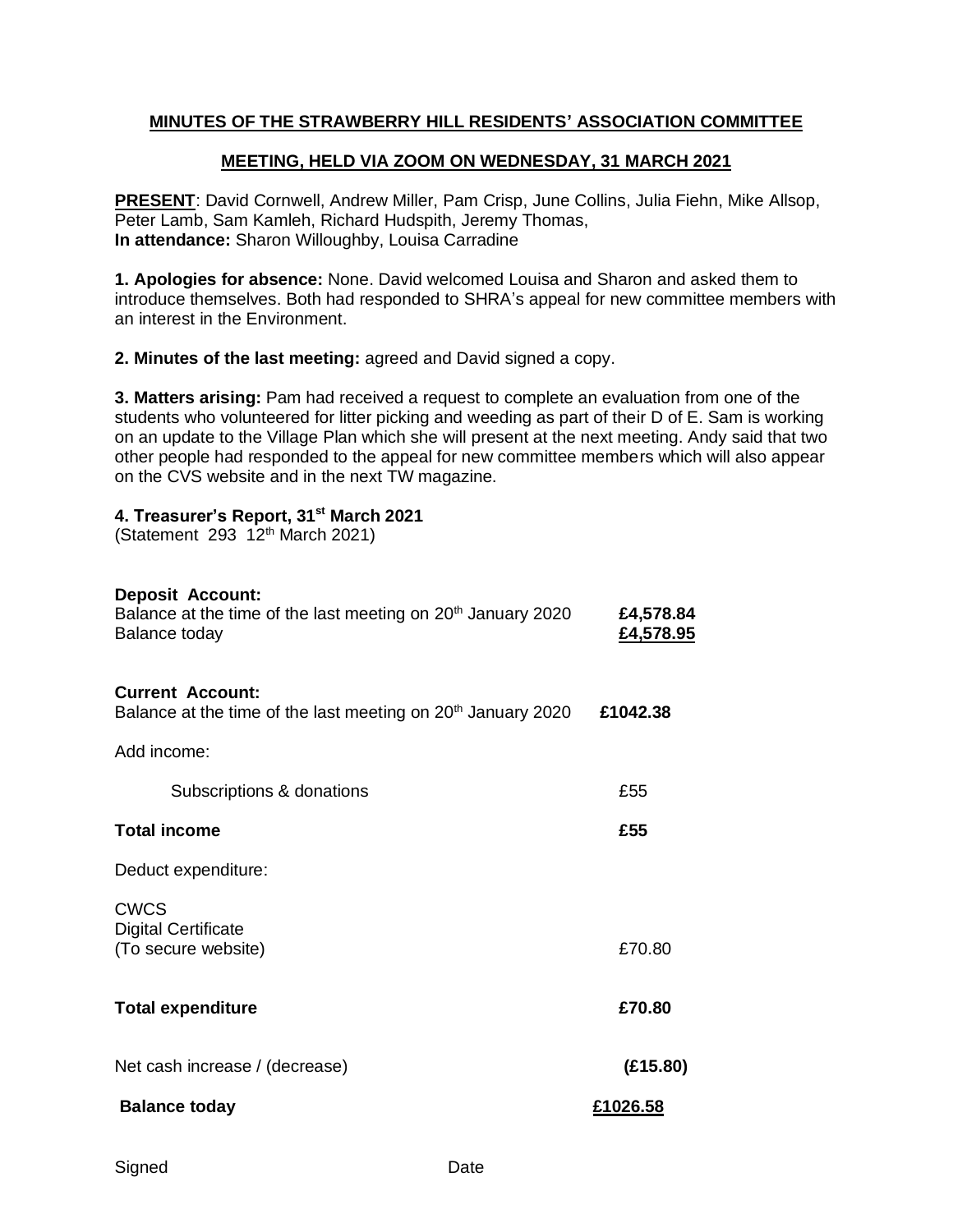June said that she had received some subscriptions and the only expense was the security certificate for the website.

**5. SMU update:** Peter has drafted a letter to Paul Bridge and Andrew McClaran and will arrange a meeting when this becomes possible. He noted that the University was now able to award its own post graduate degrees.

**6. Planning including Twickenham Riverside site:** Mike said there has been some activity but it is all small scale. The Cusack Close plan has now been approved.

**7. AGM arrangements:** Jeremy will contact the Golf Club about the possibility of using their premises for an AGM in late June.

**8. Bulletins 173 and 174:** David congratulated Julia on the completed Bulletin 173 that had been circulated to committee members. Following discussion about the subscription amount, it was agreed we should leave it at £5 but include a space for additional donations. June said she had still not heard from Shaftesbury Way about continuing a group subscription. Louisa and Sharon will be added to the committee list. As this will be the last printed bulletin Julia will formally thank Raj for his work over a number of years. The bulletin will be ready for distribution by 12 April and Peter will receive it and coordinate distribution arrangements. Andy said he will 'caretake' the production of bulletin 174 until we find someone else to edit and do the layout. Sam offered to help with layout.

#### **9. Councillors' update: Recycling site and Radnor Gardens café:** no update

**10. Environmental policy:** Sharon and Louisa introduced the (attached) draft policy that they had produced following an initial meeting with Andy and Pam. Their different backgrounds and interests make them ideal to share the Environment Coordinator role for SHRA. Committee members agreed that the policy was an excellent starting point and that Andy, Jeremy and Richard would form a sub-group with Louisa and Sharon to progress the strategy. David thanked Louisa and Sharon and welcomed them as new committee members.

**13. Any other business:** Jeremy suggested SHRA should have a table at the Strawberry Hill Music & Fun day in July. Sharon said that she and Louisa had weeded the planter and she would be planting some new plants when she received them next week. Louisa and family have completed a litter pick in the village. Andy thanked Louisa for suggesting two more people who may want to join the committee. He will contact them.

**14. Date of next meeting:** 7 July 2021 with an additional meeting end of May/early June

The meeting closed at 7:45 pm